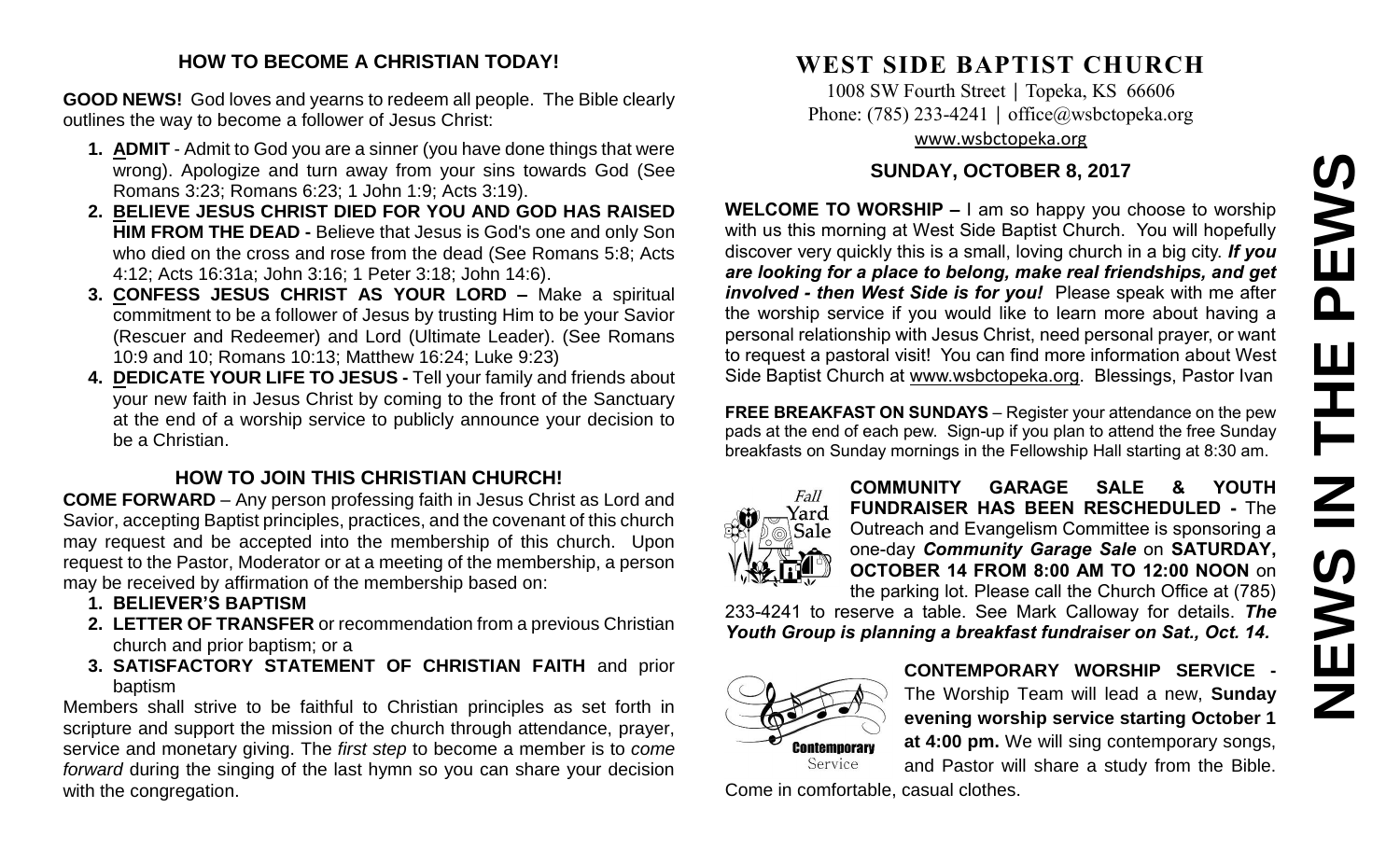

**TRUNK OR TREAT –** The Outreach and Evangelism Committee will sponsor a one-night Trunk or Treat at West Side Baptist Church on **Tuesday, October 31 from 5:00 to 7:00 pm**. Reserve a space by contacting the Church Office.



**ABCCR ANNUAL GATHERING** – **Register for the annual American Baptist Churches of the Central Region**  American Baptist Churches (ABCCR) Gathering at Cross Winds Camp and **Conference Center (Hesston, KS) on Friday, October 13 and Saturday, October 14.** Our ABCUSA General Secretary, Rev. Dr. Lee B. Spitzer, will be the keynote speaker. International

Missionaries Keith and Debbie Myers will be sharing about their work in Central Mexico. Workshops will be led by Dr. Bill Hendricks, the Rev. Mike Justice, and Dr. Lee Spitzer on "Baptists, Jews and the Holocaust: The Hand of Sincere Friendship." Debbie Myers will speak at the AB Women's Ministries luncheon, and the speaker for the ABMen's luncheon will be Bob Schlecta, president of ABMen USA.

**BIBLE STUDIES –** Come for the free one-hour small group study of the biblical book, **"MICAH," on Wednesdays at 10:30 am in Holmer Hall**. The Bible study is taught start-to-finish ("lectio continua"), no previous experience necessary. Bible studies are free and open to the public.

**DOORSTEPS, INC. FALL FUNDRAISER -** Order your *Tamales* 

*& Cinnamon Rolls* directly from our local mission partner, *Doorsteps, Inc., September 30 - October 15* **by calling (785) 357-5341***.* The Cinnamon Rolls with cream cheese icing (6 pack) are \$9.00. The Tamales come in pork or beef (6 pack) are \$13.00. These items will be individually wrapped and frozen. You can pick up your orders the weekend of November 3 from your



Doorstep representative. Our Fall fundraiser helps with client needs, operating expenses in the last quarter of the year, and with our Christmas Store for adopted families. Get your orders in and don't miss out on these yummy treats! Doorstep is open for donations Monday thru Friday from 8:00 am – 3:00 pm. Doorsteps: 1119 SW 10<sup>th</sup> Avenue (10<sup>th</sup> & Buchanan). See Chuck Cozad for details.

# **WEEKLY CALENDAR**

#### **SUNDAY, OCTOBER 8**

| $8:30$ am  | Free Breakfast (FH)      |
|------------|--------------------------|
| 8:30 am    | Partners in Prayer (S)   |
| $9:15$ am  | <b>Sunday School</b>     |
| $10:30$ am | Worship (S)              |
| $4:00$ pm  | Sing & Praise Service(S) |
|            |                          |

#### **MONDAY, OCTOBER 9**

|                   | 9:00 - 11:00 am Baby Closet Ministry |
|-------------------|--------------------------------------|
| $6:00 \text{ pm}$ | Capital City Men's Chorus (FH)       |

#### **TUESDAY, OCTOBER 10**

6:00 pm Council Member Meeting (HH)

#### **WEDNESDAY, OCTOBER 11**

| 10:30 am          | Bible Study (HH)                   |
|-------------------|------------------------------------|
| $4:00 - 6:00$ pm  | Fruit & Vegetable Food Pantry (FH) |
| $4:30$ pm         | Open Gym Time                      |
| $5:00 - 7:00$ pm  | <b>Baby Closet Ministry</b>        |
| $5:30 - 7:00$ pm  | WWW Kids Bible Club / Adult Study  |
| $7:00 \text{ pm}$ | <b>Choir Rehearsal</b>             |

#### **THURSDAY, OCTOBER 12**

1:00 – 3:00 pm Baby Closet

#### **FRIDAY, OCTOBER 13 ABCCR Annual Meeting**

#### **SATURDAY, OCTOBER 14 ABCCR Annual Meeting**

| $8:00 - N$ oon | <b>Community Garage Sale</b> |
|----------------|------------------------------|
| $9:00$ am      | Xyzer's Breakfast @ Hyvee    |
| $1:00$ pm      | Worship Team Practice (S)    |